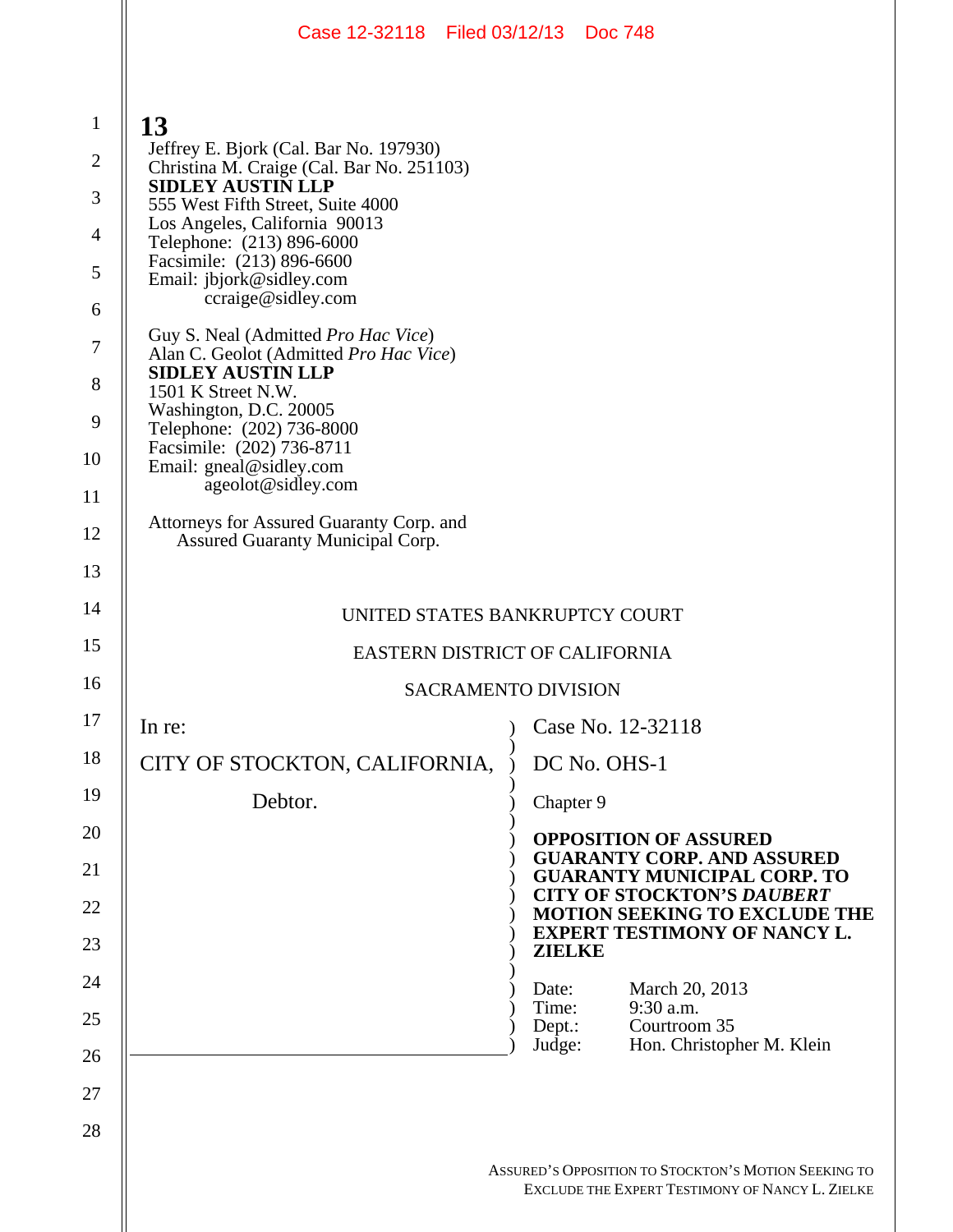Assured Guaranty Corp. and Assured Guaranty Municipal Corp. (collectively, "Assured"), by their undersigned counsel, respectfully submit this Opposition in response to the City of Stockton's ("Stockton" or the "City") Objection to the Declaration and Expert Report of Nancy L. Zielke Pursuant To Federal Rule of Evidence 702 and Daubert v. Merrell Dow Pharmaceuticals, Inc. (the "Motion") [Dkt. 702]. Assured requests that the Court deny the City's Motion because Zielke is a properly qualified expert whose opinions, as offered in the Declaration and Expert Report of Nancy L. Zielke (the "Zielke Declaration" and "Zielke Report," respectively) [Dkt. Nos. 639 & 640], meet the requirements of Federal Rule of Evidence 702 and Daubert v. Merrell Dow Pharmaceuticals, Inc., 509 U.S. 579 (1993) ("Daubert") and will assist the Court in understanding the issues in this case.

# **I. INTRODUCTION**

 $\parallel$  1

Assured filed the Zielke Declaration and Zielke Report with its December 14, 2012 Supplemental Objection to Stockton's Chapter 9 Petition and Statement of Qualifications ("Supplemental Objection") [Dkt. No. 638]. At its most basic level, the Zielke Report provides an evaluation of the City's financial condition. In particular, drawing on nearly 30 years of public sector experience, including over two decades in key financial administrative positions, Zielke examined matters of fact central to the City's solvency, such as the accuracy of the City's current and projected budgets, the state of its financial controls, and its General Fund revenues and costs. Zielke Report at 6-33. In its Motion, the City moves this Court to strike the entirety of the Zielke Declaration, or, in the alternative, as described below, to strike portions of the Zielke Report as unreliable; devoid of independent expert analysis; and presenting inadmissible legal conclusions. Mot. at 4-14.

As discussed at length below, the City's Motion should be denied. Procedurally, there is no need for the Court to decide on the admissibility of the Zielke Declaration and Zielke Report prior to the evidentiary hearing regarding the City's eligibility where the Court acts as the factfinder. Substantively, in both the Zielke Declaration and Zielke Report, Zielke has carefully reviewed the facts and opined on matters central to both the City's claim of insolvency for purposes of 11 U.S.C. § 109(c)(2) and its claim that it filed its bankruptcy petition in good faith for purposes of 11 U.S.C.

> ASSURED'S OPPOSITION TO STOCKTON'S MOTION SEEKING TO EXCLUDE THE EXPERT TESTIMONY OF NANCY L. ZIELKE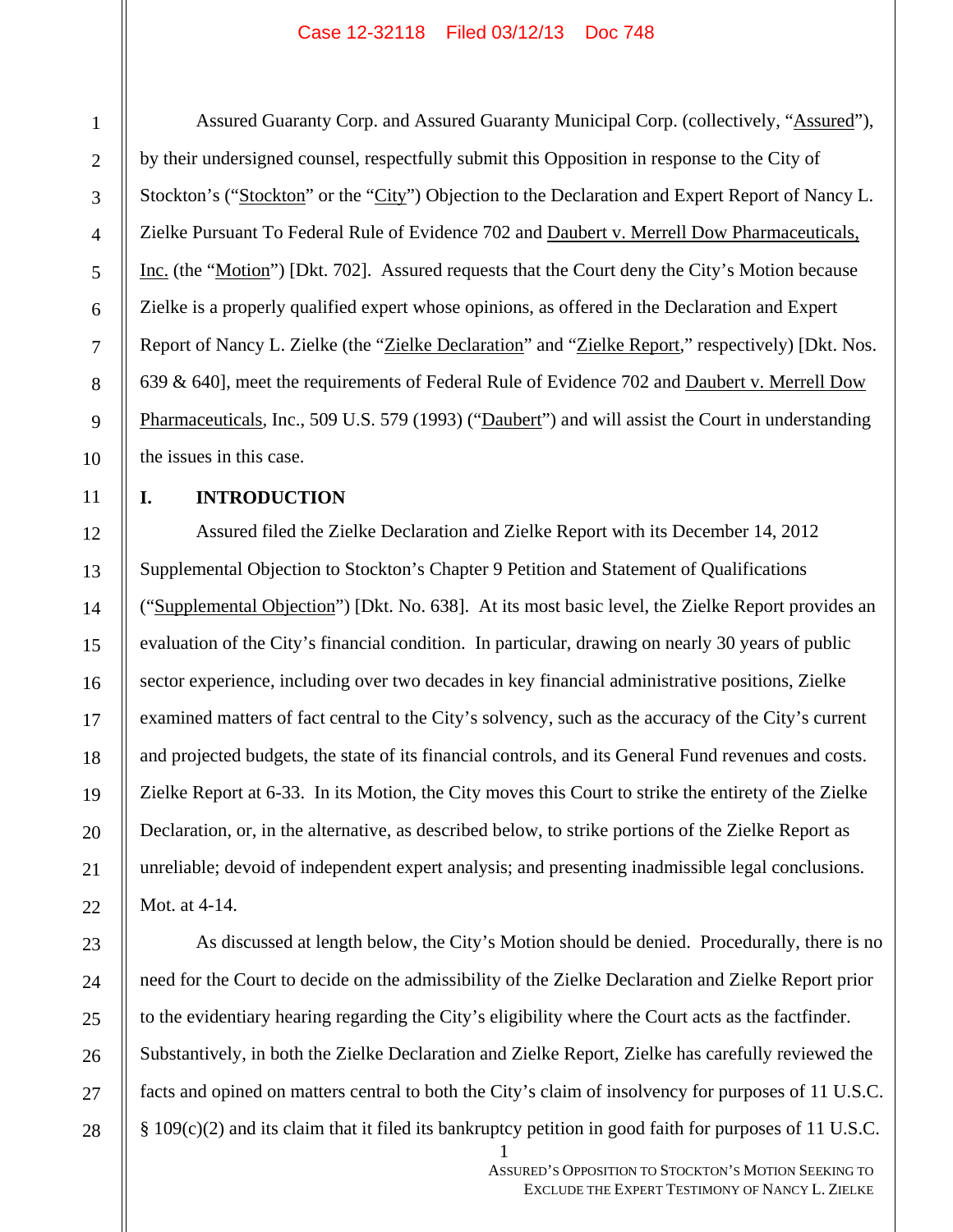§ 921(c). The City's attempt to exclude the entirety of Zielke's work is not credible; its criticisms of the data and methods used by Zielke are unfounded; and its arguments that Zielke failed to conduct an independent expert analysis and offered legal conclusions are frivolous.

# **II. LEGAL STANDARD**

Federal Rule of Evidence  $702<sup>1</sup>$  permits "a witness who is qualified as an expert by knowledge, skill, experience, training, or education" to give opinion testimony, provided that the expert's specialized knowledge "will help the trier of fact to understand the evidence or to determine a fact in issue," and further provided that "the testimony is based on sufficient facts or data . . . [and] is the product of reliable principles and methods, and the expert has reliably applied the principles and methods to the facts of the case." Fed. R. Evid. 702; Daubert, 509 U.S. at 597 (establishing a "gatekeeping role" for courts regarding the admissibility of expert testimony); see also Kumho Tire Co. v. Carmichael, 526 U.S. 137 (1999). If an expert's testimony is grounded in the expert's area of specialized knowledge, based on sound data and reliable methodology, and soundly applied to the facts of the case, the testimony should be admitted. Daubert, 509 U.S. at 597; see also Daubert v. Merrell Dow Pharms., Inc., 43 F.3d 1311, 1315 (9th Cir. 1995) ("Daubert  $\underline{\mathbf{II}}$ ").

Where there is no jury and the Court is the trier of fact, the Court "does not have the sort of 'gatekeeping' function envisioned and discussed in Daubert and the Note to Rule 702." Frye v. Ayers, 2009 U.S. Dist. LEXIS 124339, at \*12, 14 (E.D. Cal. May 11, 2009). That is, the Court may hear the evidence and make reliability determinations in the context of trial and exclude or disregard the evidence that does not meet the reliability standard of FRE 702. Id. at \*12-13 (quoting In re Salem, 465 F.3d 767, 776-77 (7th Cir. 2006)) (further citations omitted); see also CFM Commc'ns, LLC v. Mitts Telecasting Co., 424 F. Supp. 2d 1229, 1233 (E.D. Cal. 2005) ("The concerns about admitting expert legal opinion may be lessened where, as here, a court sits as trier of fact.").

26

 $\frac{1}{4}$ 

<sup>1</sup> The Federal Rules of Evidence are made applicable to cases under the Bankruptcy Code by Rule of Bankruptcy Procedure 9017.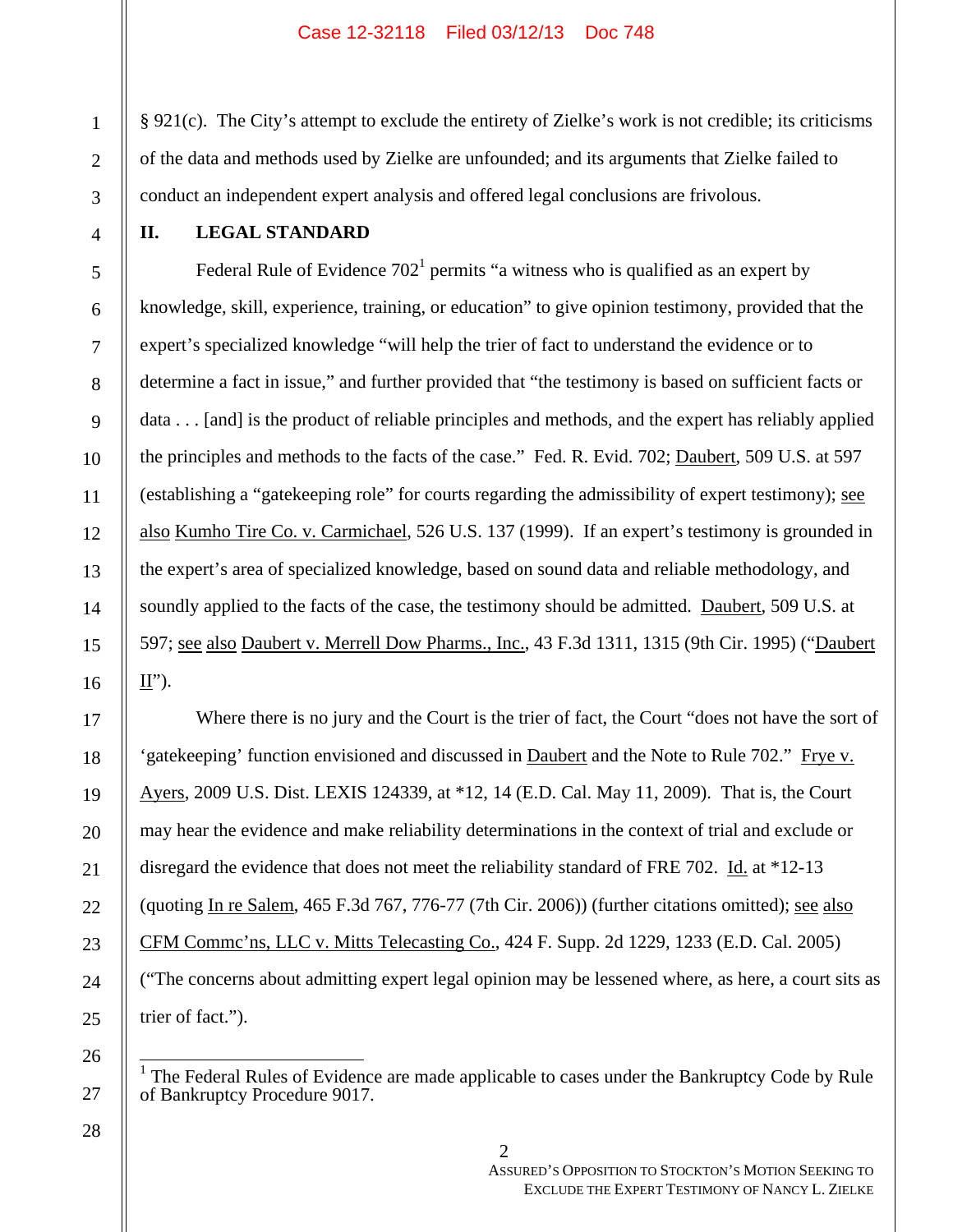# **III. ARGUMENT**

As demonstrated below, the City's arguments to set aside the Zielke Declaration and Zielke Report are meritless and should be rejected.

# **A. Excluding All Or Part Of The Zielke Declaration And Zielke Report Is Unnecessary And Premature.**

The City's request that the Court exclude the Zielke Declaration and Zielke Report in advance of an evidentiary hearing is wholly unnecessary because this Court will sit as the trier of fact. Although **Daubert** is important in jury trials, "there is less need for the gatekeeper to keep the gate when the gatekeeper is keeping the gate only for himself. Thus, we relax **Daubert's** application for bench trials." David E. Watson v. United States, 668 F.3d 1008, 1015 (8th Cir. 2012) (citations and internal quotation marks omitted); <u>see also Volk v. United States</u>, 57 F. Supp. 2d 888, 896 (N.D. Cal. 1999).

Rather than acting to exclude evidence at the outset of a trial, the Court is in a better position "to hear the evidence and make its reliability determination during, rather than in advance of, trial." In re Salem, 465 F.3d 767, 777 (7th Cir. 2006); see also Gibbs v. Gibbs, 210 F.3d 491, 500 (5th Cir. 2000) ("Most of the safeguards provided for in Daubert are not as essential in a case such as this where a district judge sits as the trier of fact in place of a jury."). The Court not only has "substantial discretion" to proceed in this way, see In re Trigem Am. Corp., 2010 Bankr. LEXIS 6274, at \*2-3 (Bank. C.D. Cal. Apr. 27, 2010) (denying a Daubert motion), but this "careful review of burdens of proof and vigorous cross-examination [and] not the exclusion of witnesses" is the "preferred approach, id. at \*3 (citing Kumho, 526 U.S. at 141-42 (emphasis added). To the extent that "certain methodologies are suspect or ... mistakes were made go[es] more to the weight of the testimony, not to its admissibility." Trigem, 2010 Bankr. LEXIS 6274, at \*2-3 (citations omitted); see also Salem, 465 F.3d at 777 (noting the court's ability to "separate[e] out what the witness is an expert in and what he is not"). All parties to this matter will have an opportunity at trial to test their opposition's expert testimony.

Further, bankruptcy courts when evaluating eligibility routinely admit and consider evidence submitted by objecting parties as to whether a municipal debtor pursued alternatives to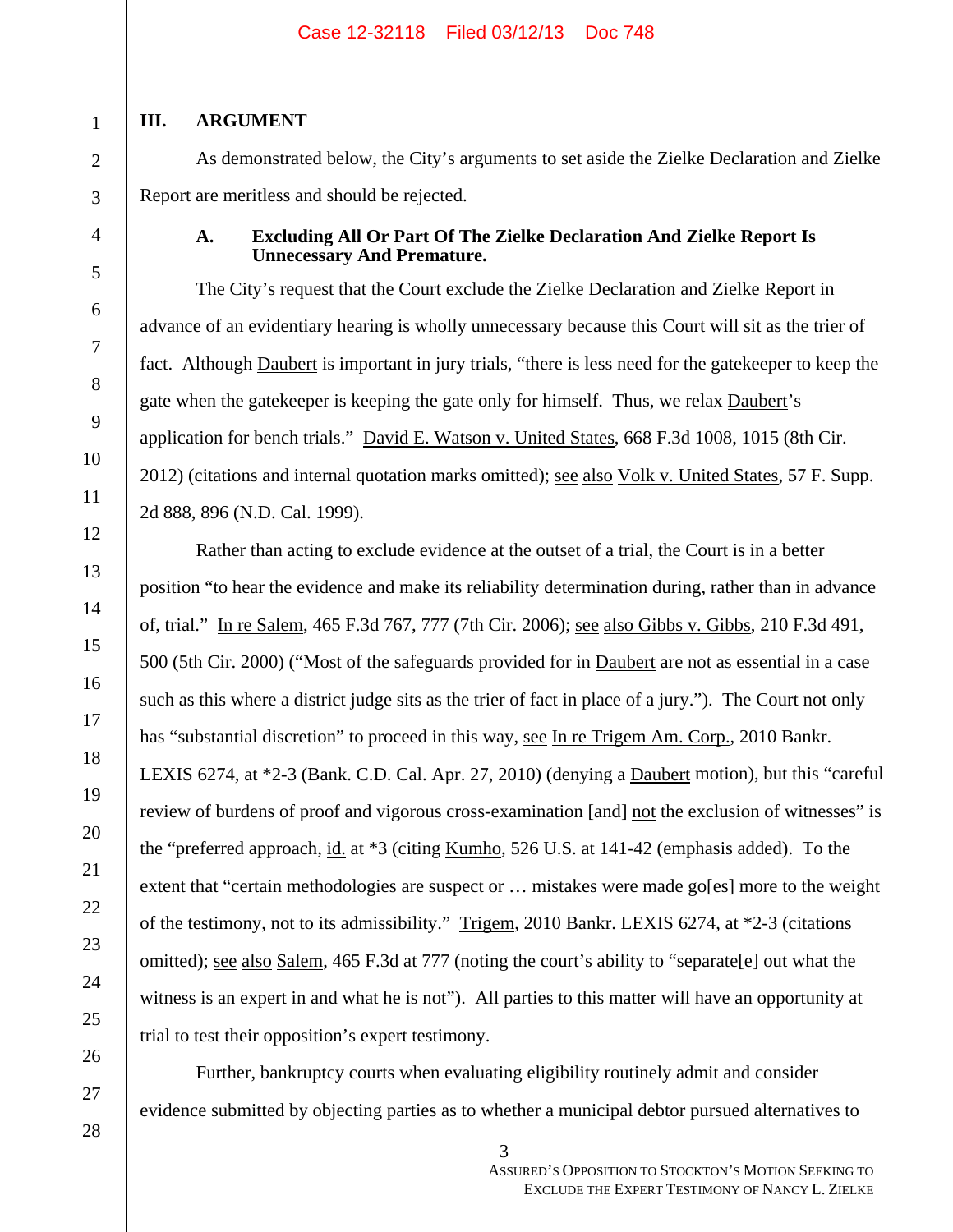bankruptcy and whether particular options were available and feasible for a municipality to pursue. See, e.g., In re City of Vallejo, 2008 Bankr. LEXIS 4433, at \*5-59 (Bankr. E.D. Cal. Sep. 5, 2008) (considering in detail numerous options proposed by the objector's expert for revenues the city should have pursued or cuts it should have made, evaluating the relative credibility of the parties' witnesses after live testimony, comparing the city's actual post-petition results to its projected results, and evaluating insolvency, not only under the city's current budget, but a more austere budget); In re City of Bridgeport, 132 B.R. 85, 92 (Bankr. D. Conn. 1991) ("If Bridgeport is able to and does raise taxes and/or reduce spending enough to balance its budget, it will be able to pay its bills as they become due. . . . [That] scenario is a self-evident statement of solvency."); In re Town of Westlake, 211 B.R. 860, 863 (Bankr. N.D. Tex. 1997) (failing to accept debtor's representation that "it has insufficient revenue to continue to operate as a viable municipality and to continue to provide basic municipal services to its citizens" and noting "insufficient credible proof of such insolvency" after hearing testimony from objectors' experts about city's adoption of a budget with a projected monthly deficit yielding a final cash deficit for the year, which included expenditures not contained in previous budgets); In re N.Y. Off-Track Betting Corp., 427 B.R. 256, 282 (Bankr. S.D.N.Y. 2010) (finding that the debtor had filed in good faith under § 921 only after it considered the debtor's discussions regarding "the work that needed to be done to save" the debtor, including certain options suggested by the objector, which the debtor incorporated into its business plan). These decisions recognize that a municipality's decisions prior to bankruptcy and in contemplation of bankruptcy are relevant to insolvency and/or good faith in filing a bankruptcy petition and ought to be considered in the context of a broader evidentiary trial.

The City's Motion would act only to preemptively deprive the Court of its opportunity to hear relevant evidence. As the Court is "fully prepared and able to critically evaluate [the] qualifications and opinions" of the experts for both sides after hearing them presented at the hearing on the merits, Frye, 2009 U.S. Dist. LEXIS 124339, at \*13, the City's pre-hearing Daubert challenge should be summarily denied.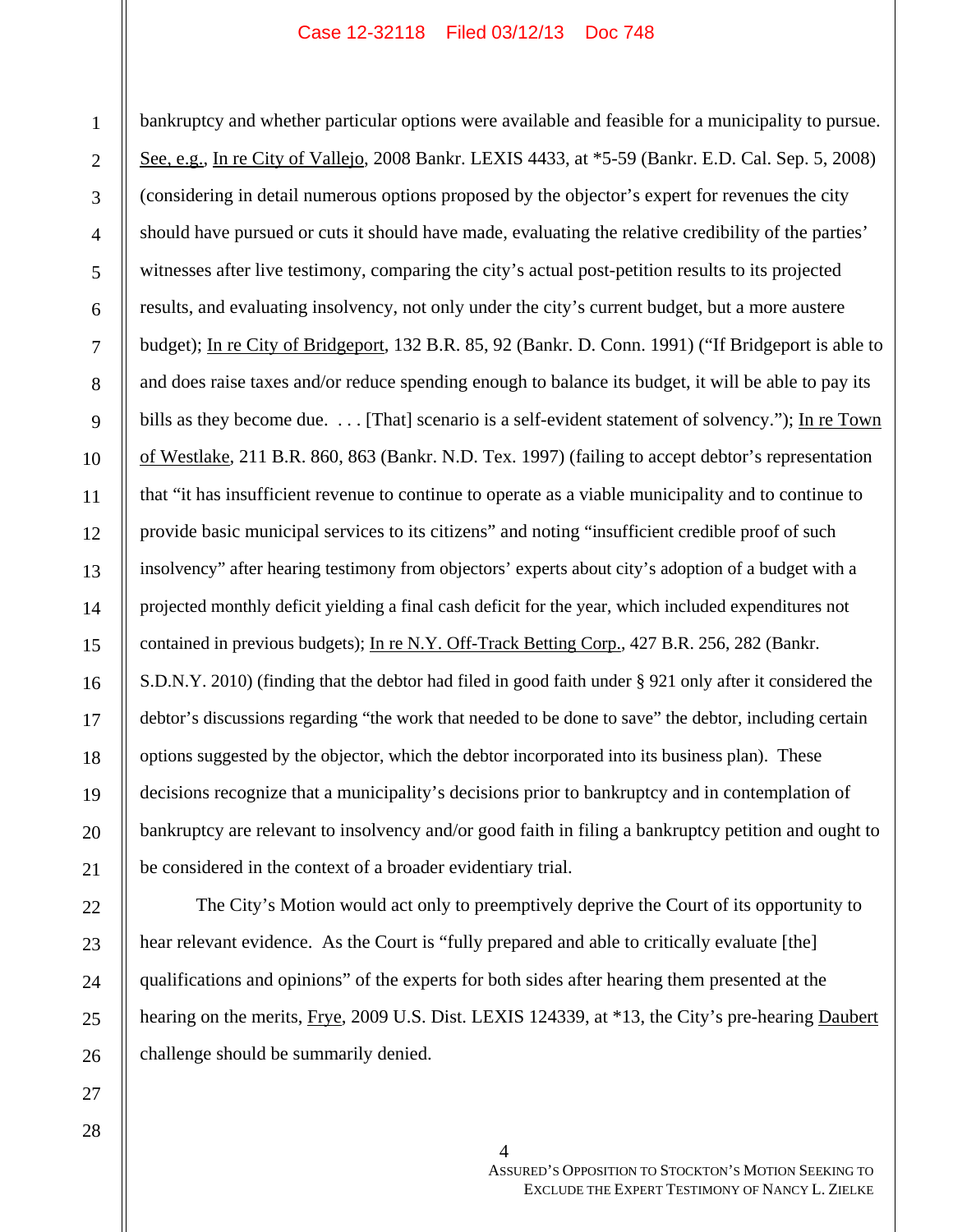1

2

3

4

5

6

7

8

9

10

11

12

13

14

15

16

17

18

19

20

21

22

23

24

25

26

27

# **B. Zielke's Testimony Is Relevant And Will Assist The Court In Resolving Whether The City Is Eligible For Relief Under Chapter 9.**

Under Federal Rule of Evidence 702(a), expert opinion testimony must "help the trier of fact to understand the evidence or determine a fact in issue." The goal of this requirement is to avoid the admission of expert evidence that has the potential to "mislead the jury." Daubert II, 43 F.3d at 1321 n.17; see also United States v. Hankey, 203 F.3d 1160, 1167 (9th Cir. 2000). That concern is not implicated here, and, in any case, Zielke's expert testimony more than satisfies the requirement that it be "relevant to the task at hand" in that it "logically advances a material aspect of the proposing party's case." Daubert II, 43 F.3d at 1315.

The City has attempted to attack Zielke's expert testimony under Federal Rule of Evidence 702 by retreating to its limited conception of what it must show to satisfy the "insolvency" requirement under 11 U.S.C.  $\S 109(c)(2)$ . Mot. at 4-5. However, in order to carry its burden to establish insolvency as required by chapter 9, the City must establish insolvency on a cash flow basis and that it has not "budgeted itself into insolvency," matters that have been briefed extensively in this case. See Preliminary Objection of Assured Guaranty To Debtor's Chapter 9 Petition and Statement of Qualifications ("Preliminary Objection") [Dkt. No. 482] at 8-15; Supplemental Objection at 6-26. The City cannot object to the Zielke Declaration and Zielke Report on the basis of relevance simply because the City chooses not to recognize what it must show to carry its legal burden, particularly because these materials directly address the sufficiency of the City's evidence on insolvency. See, e.g., Zielke Declaration ¶ 4 (setting forth Zielke's opinion that the City "budgeted itself into insolvency"); Zielke Report at 3, 17-23 (same).

The City makes four principal challenges to the Zielke Declaration and Zielke Report on relevance grounds: (i) that Zielke has conceded that the City is insolvent; (ii) that Zielke did not perform a cash flow projection; (iii) that "neither the Zielke Declaration or Report make any showing that the City did not believe in good faith that it had to file for chapter 9 relief as of June 28, 2012;" and (iv) that Zielke materials "all but ignore" the City's efforts to close its budget shortfalls. Mot. at 5-6. Each challenge is easily dismissed.

The claim that the Zielke Declaration and Zielke Report are not relevant because Zielke

 $\parallel$  5

ASSURED'S OPPOSITION TO STOCKTON'S MOTION SEEKING TO EXCLUDE THE EXPERT TESTIMONY OF NANCY L. ZIELKE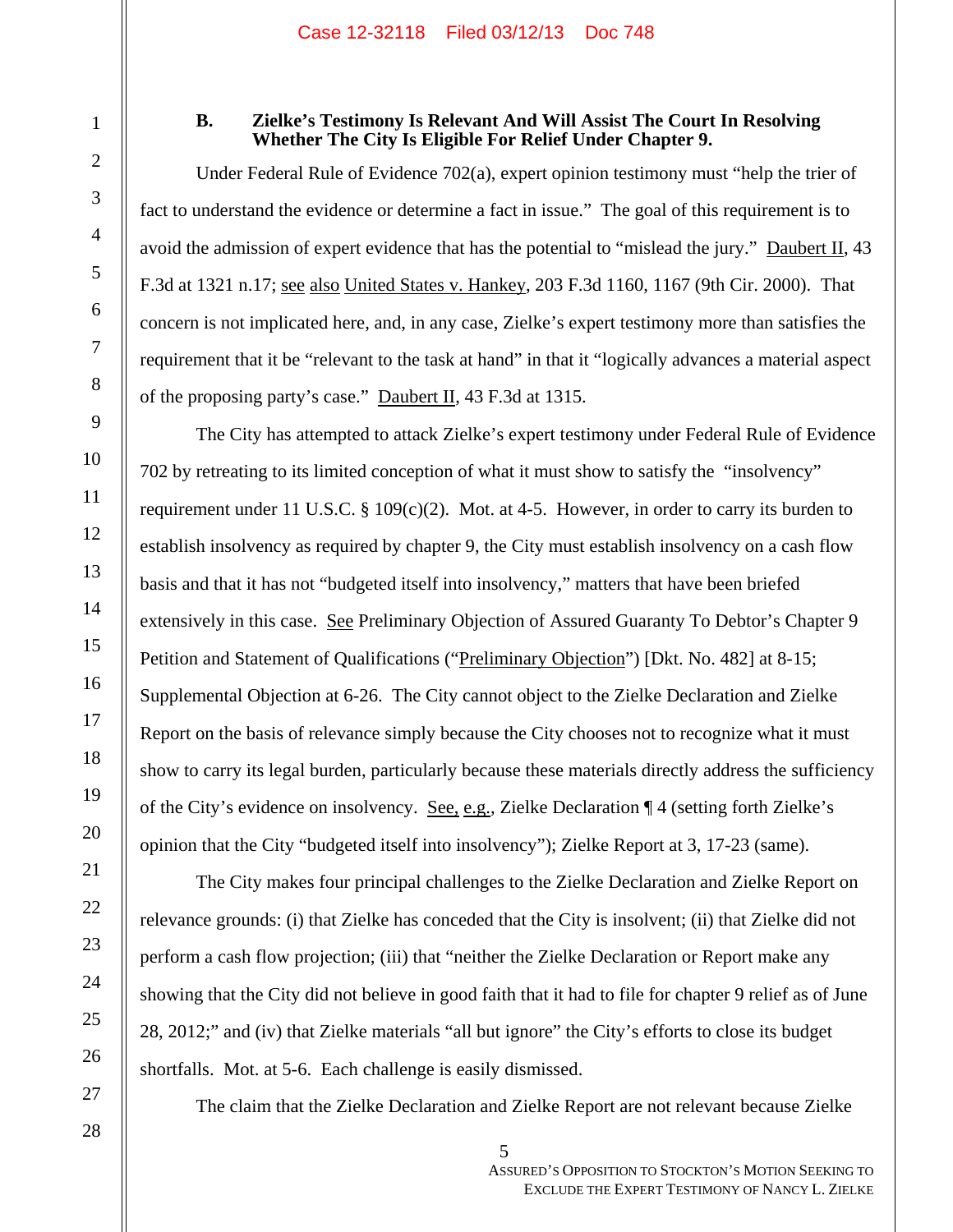"implicitly" does not challenge that Stockton is insolvent is nonsensical. Zielke clearly states just the opposite: she opines that Stockton has "budgeted itself into insolvency" by failing to take feasible action to avoid budget insolvency. See, e.g., Zielke Report at 3-5. Given that the Bankruptcy Code requires that, before a city can demonstrate it is insolvent, city leaders must behave with the necessary financial discipline and attempt to solve financial problems by making the difficult decision to cut services or raise fees, <u>see, e.g.</u>, In re Town of Westlake, 211 B.R. 860, 867 (Bankr. N.D. Tex. 1997), the claim that Zielke "implicitly" agreed that Stockton is insolvent is wrong. Indeed, this requirement is particularly important where, as here, a city seeks to demonstrate it is prospectively insolvent. Here, the City decided what "debts" it would incur over the next fiscal year and could essentially ensure that it would incur enough debts to be able to meet the prospective insolvency test. The City's assumptions and decisions therefore must be scrutinized in determining insolvency to avoid the potential for abuse of the bankruptcy process. Moreover, Zielke determines that the City cannot verify its claims of cash flow insolvency because it cannot prepare basic cash flow statements or projections. Zielke Report at 8-10. Of course, the fact that the City's records are unreliable and were inadequate to prepare a cash flow projection, Zielke Dep. at 115:15-117:5, Jan. 31, 2013, is an issue relevant to determining whether the City meets the insolvency requirement of section 109(c)(3) of the Bankruptcy Code. A key point highlighted by Zielke's work is that the City cannot demonstrate its cash flow insolvency; her inability to prepare such a projection for inclusion in the Zielke Report due to the problems with the City's own financial information is nothing more than a red herring. If anything, it underscores the unreliable state of the City's financial records.

 $\parallel$  6 The City is also incorrect in asserting that Zielke's testimony is irrelevant to this Court's determination of the City's good faith filing requirements. "A municipal debtor must also seriously explore alternative avenues to bankruptcy before it can file in good faith. See Preliminary Objection at 19-20; see also New York Off-Track Betting, 427 B.R. at 282. Zielke's entire Alternative Model (as defined in the Zielke Report), for one, assists the Court with its assessment of this issue because it provides plausible and detailed alternatives to the decisions the City made before filing for bankruptcy. See, e.g., Zielke Report at 33-55. Accordingly, the City's

> ASSURED'S OPPOSITION TO STOCKTON'S MOTION SEEKING TO EXCLUDE THE EXPERT TESTIMONY OF NANCY L. ZIELKE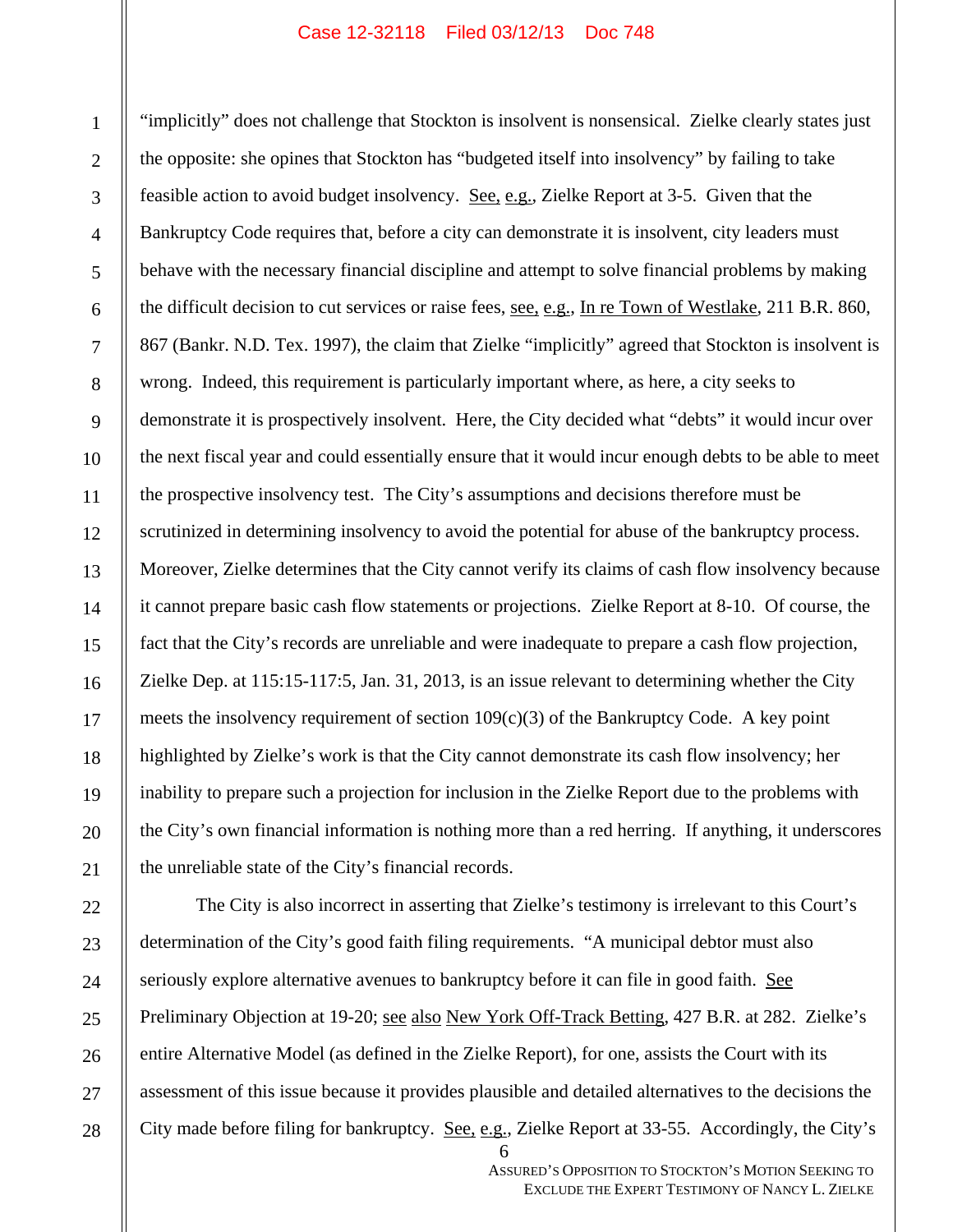final challenge that the Zielke Report is irrelevant because Zielke (i) "ignored" the substantial actions that the City did take and (ii) failed to consider the difficulties of implementing the recommendations of the Alternative Model, Mot. at 5-6, is misplaced. To be sure, Zielke's expert opinion is that the City should have done more to address its fiscal problems. See Zielke Report at 3-5. However, Zielke neither ignores the actions the City has taken nor fails to consider whether her recommendations in the Alternative Model are feasible. For example, every recommendation identifying "Opportunities to Increase Stockton's General Fund Revenues," Zielke Report at 35-44, is paired with an analysis of its feasibility for Stockton. These recommendations are helpful to the Court's evaluation of Stockton's good faith. That is, that the City's criticism on these grounds has little to do with the relevance of the Zielke Report and speaks more to the reluctance of the City to make the choices necessary to avert insolvency.

# **C. Zielke's Specific Proposals For Increasing Revenues And Cutting Costs Satisfy the Daubert Reliability Requirements And Should Be Admitted.**

The City would have this Court decide in advance of trial broad-sweeping **Daubert** objections cataloging every possible criticism of nearly every line of expert testimony. This is not the litigation model envisioned by Daubert, which emphasizes a "flexible" inquiry regarding the admissibility of expert testimony to keep with the "liberal thrust" of the rules of evidence and their "general approach of relaxing traditional barriers to opinion testimony." Daubert, 509 U.S. at 588, 594 (citations and quotations omitted). What is required is a case-by-case analysis of the facts and data relied on by the expert to form his or her opinions, which "must be reasonably relied on by experts in the particular field." United States v. Redlightning, 624 F.3d 1090, 1111-12 (9th Cir. 2010) (citations and quotations omitted) (affirming exclusion of expert testimony because it was not reasonable for expert to rest his opinion on "advice of counsel rather than facts provided by a party or a witness"). In the Zielke Report, Zielke provides an assessment of the City's financial controls and recordkeeping, an analysis of economic condition of the City (including the City's revenues and spending projections), and a proposed Alternative Model budget based upon Government Finance Officers Association ("GFOA") Best Practice Guidelines. Zielke is a former President of the GFOA, and her testimony is comprehensive, credible, and more than satisfies the

1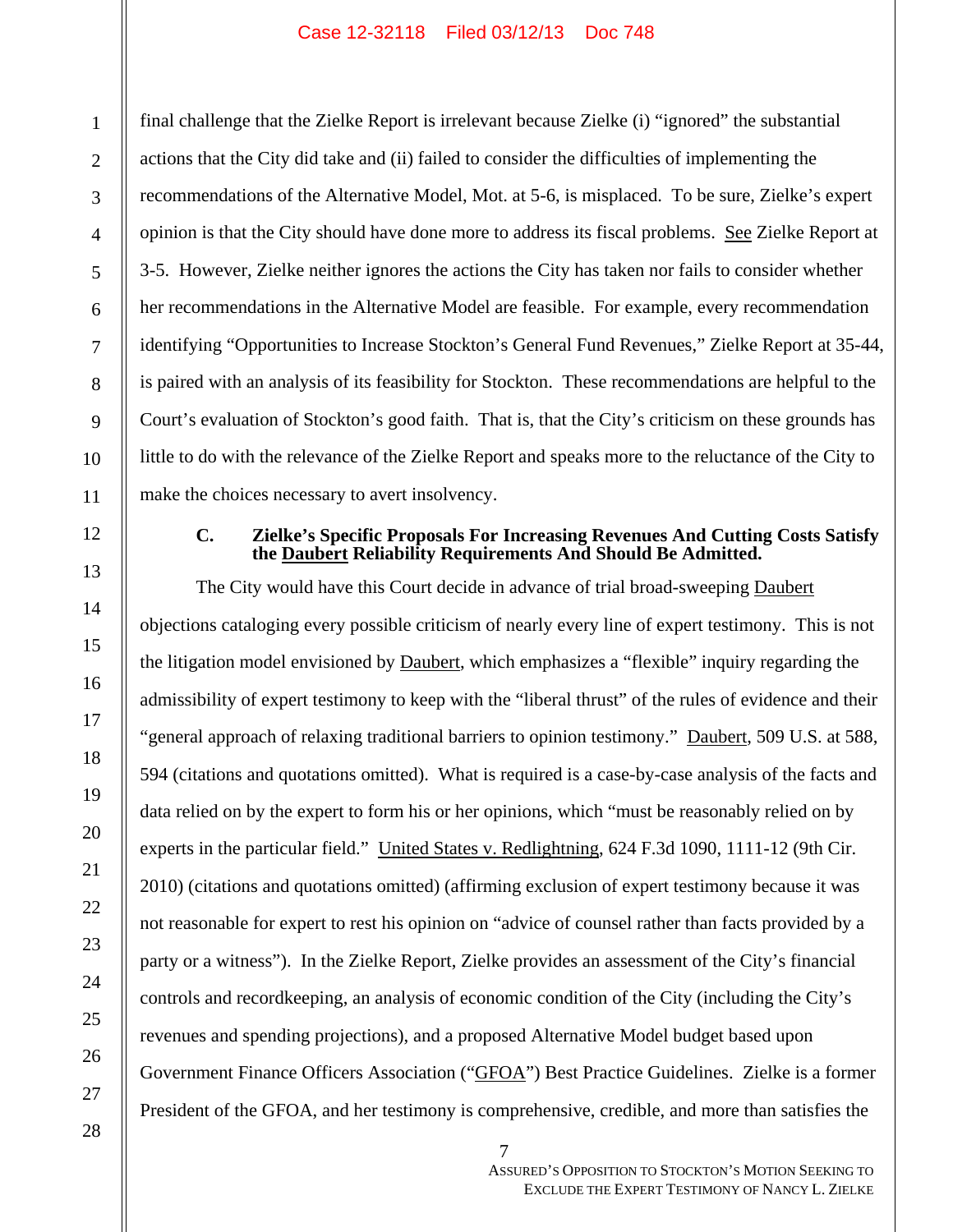reliability requirement of Federal Rule of Evidence 702 on these subjects.

The City takes issue with multiple aspects of the Zielke Report, but in particular questions Zielke's reliance on voter surveys commissioned by the City in 2012, which the City interprets as showing very little voter support for any new revenue measures. Id. at 6-7. The City uses its interpretation of this data to attempt to undercut Zielke's entire Alternative Model budget, claiming that "Zielke's conclusion that the City could implement the revenue enhancement measures of the Alternative Model … is purely speculative." Mot. at 6, 9. This view of the voter surveys is not a fair interpretation of their actual findings. The surveys indicate voter support for tax increases, even if measures are put forward while the City is in bankruptcy. See Ex. 106 at 2 (Report, Fairbank, Maslin, Maullin, Metz & Assoc. to R. Deis, Summary of Key Survey Findings from 2012 Voter Survey, Sept. 26, 2012) (concluding that "[a] 3/4 cent sales tax measure remains viable, even if it is put forward while the City remains in bankruptcy"); see also Tod Newcombe, Tired of Service Cuts, California Cities Raise Taxes, Governing, Nov 21, 2012 (reporting success rates of referendums raising municipal taxes in jurisdictions throughout California). In any case, it is not credible to characterize the Zielke Declaration and Zielke Report as unreliable under Daubert because of a genuine disagreement over the likelihood of success of proposed tax increases.

It is likewise not credible to claim that the Zielke Declaration and Zielke Report are inherently unreliable because the City finds other ways in which to criticize them.<sup>2</sup> Far from being unreliable, Zielke's opinions and methods are based on GFOA's Best Practices Guidelines, research studies, and common industry practices. See, e.g., Zielke Report at 26; Zielke Dep. 218:3- 10, Jan. 31, 2013. The Supreme Court recognized in Daubert that a factor that may be considered in assessing the reliability of an expert's proposed testimony is whether the principles on which the expert bases his opinions have been a "subject of peer review or publication." Daubert, 509 U.S. at

<sup>&</sup>lt;sup>2</sup> The City claims that the Zielke Declaration and Zielke Report "eschew[] any consideration of the potential secondary effects of [the] proposed fee and tax increases"; failed to consider whether the new taxes and fees, as well as budget cuts and cost-reduction measures, were feasible; "provide no analysis as to whether [the proposed] measures would have taken effect in time to prevent the City's insolvency"; given department-by-department guidance as to budget cuts; and "fail[] to consider the administrative costs and delays inherent in enacting its various proposals." Mot. at 9- 11.

ASSURED'S OPPOSITION TO STOCKTON'S MOTION SEEKING TO EXCLUDE THE EXPERT TESTIMONY OF NANCY L. ZIELKE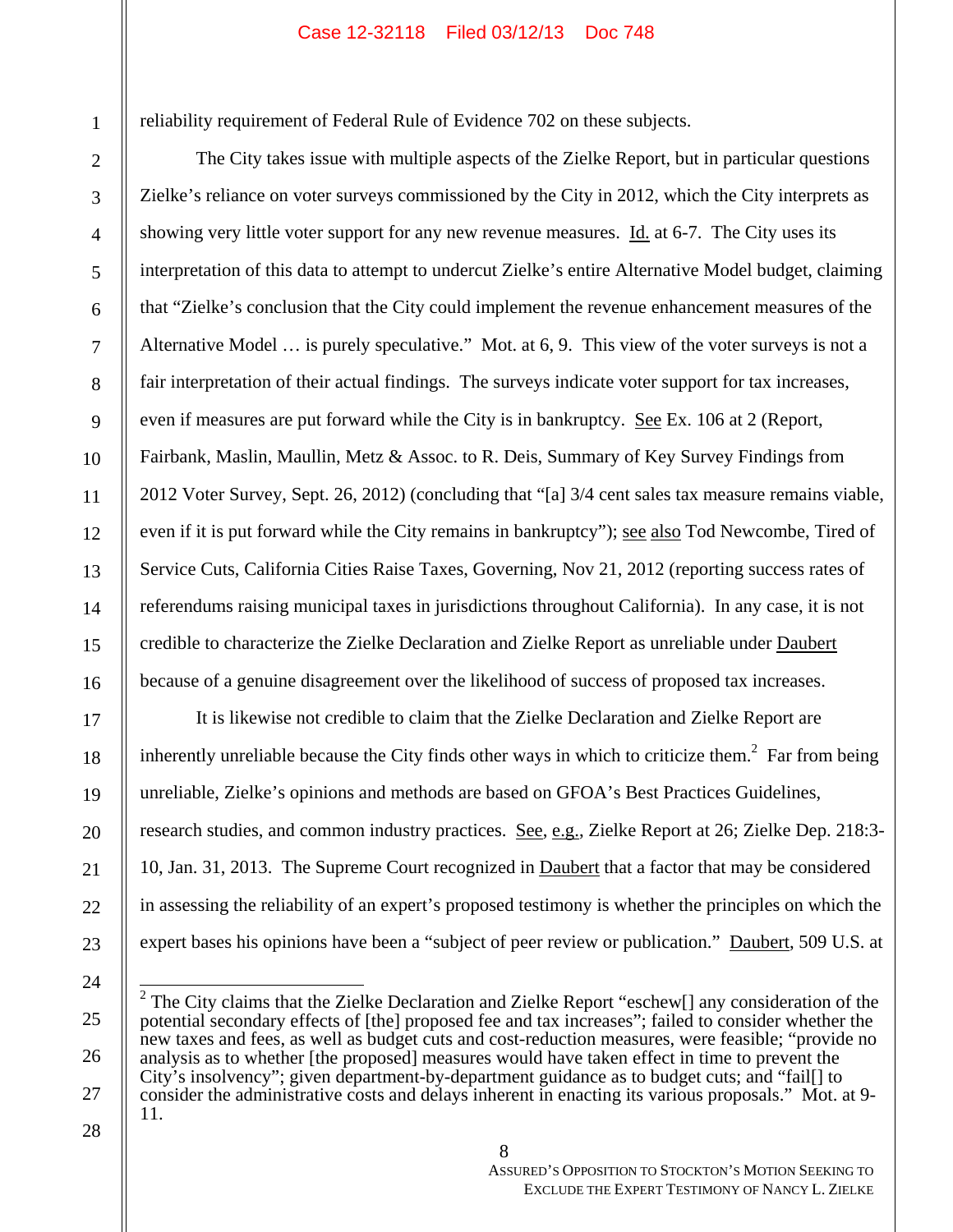592-94; see also Kumho, 526 U.S. at 143 (extending Daubert to cover technical knowledge under Rule 702). To be sure, the City does not seek to claim that the standards and studies relied upon by Zielke are inappropriate.

The City's criticisms of Zielke's Alternative Model, which is comprehensive in its review of the City's financial circumstances and in its recommendations to address the City's financial distress, are an appropriate subject for cross-examination, but are not a basis to exclude Zielke's testimony. Whether "mistakes" were allegedly made in interpreting data goes "more to the weight of the testimony, not to its admissibility." In re Trigem, 2010 Bankr. LEXIS 6274, at \*2-3 (citations omitted). A Daubert analysis must focus "solely on principles and methodology, not on the conclusions they generate," **Daubert**, 509 U.S. at 595, and it does not act as a substitute for cross-examination at trial.

#### **D. Zielke's Expert Opinion Is Admissible As Independent Expert Analysis.**

The City next claims that Zielke offers no "evidence of her own" and engages in "no independent analysis" of the City's insolvency; that Zielke "can only speculate" as to the City's determination that it is insolvent; and that Zielke's "various references to the insufficiency of the City's evidence as to insolvency are an attempt to usurp the Court's fact-finding role and replace it with Zielke's own speculative opinion." Mot. at 12-13. These claims are demonstrably false.

Federal Rule of Evidence 702 requires that the testimony of experts be reliable and free of unsupported speculation and subjective beliefs. Daubert, 509 U.S. at 590. The Zielke Declaration and Zielke Report more than satisfy both requirements.

Zielke was engaged to analyze Stockton's financial condition, which in part entailed evaluating the City's claim of insolvency and its "historical, current and projected General Fund revenues and expenditures." See Zielke Report at 3. As discussed at length in the Zielke Report, the City's financial reporting is "seriously flawed and inherently unreliable," as evidenced by the City's inability to provide basic documents, such as its cash flow projections, and its multiple financial reporting failures. Id. at 8-12. It is on these records that the City bases its claim of insolvency. And, it is these same records from which Zielke draws her conclusions.

Drawing on her decades of experience in municipal finance, Zielke prepared a 60-page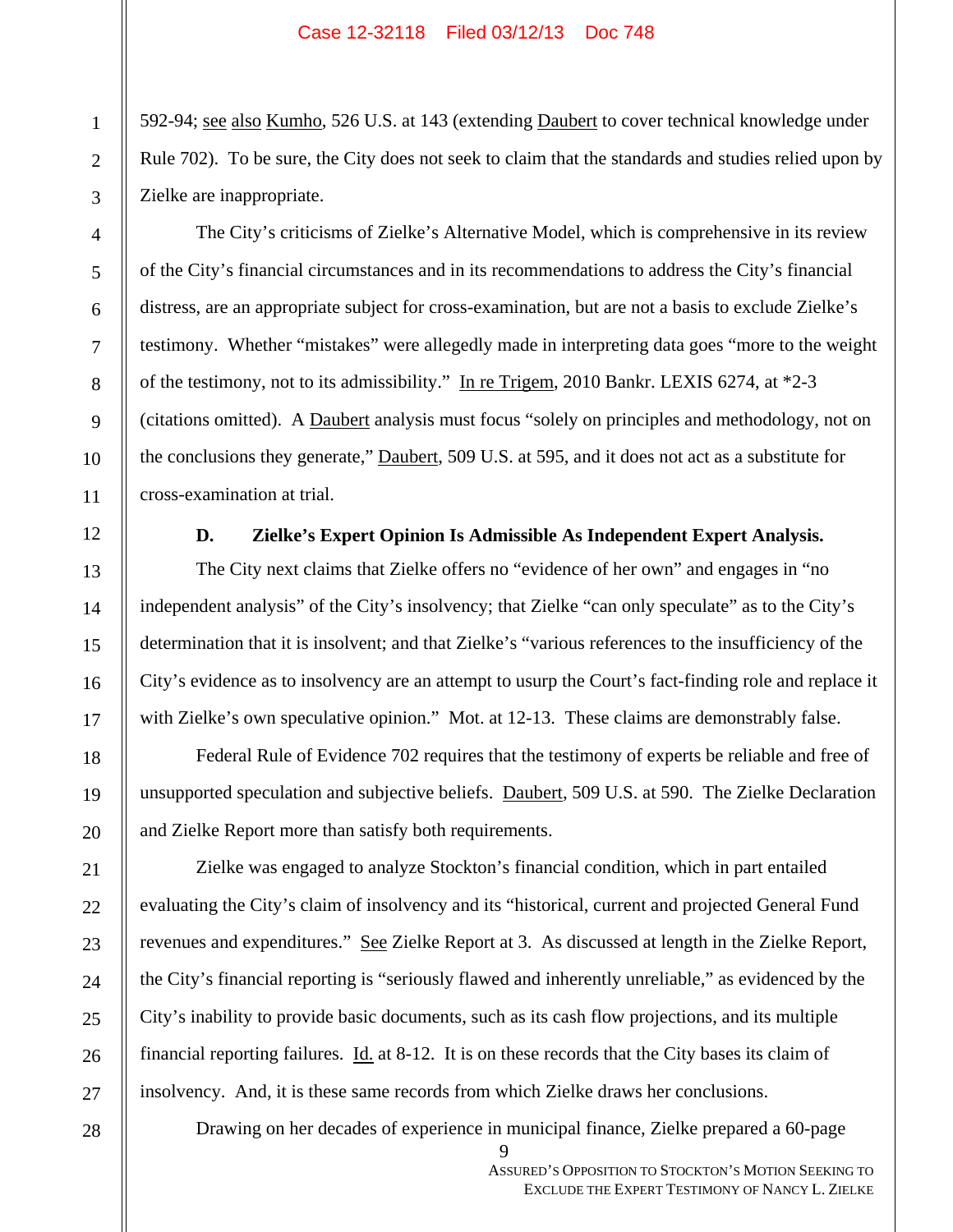report detailing her analysis of the City's finances, in accordance with the GFOA Best Practices Guidelines. On the basis of this analysis, Zielke determined that "the City's own financial information cannot be trusted," Zielke Report at 3, and she identified millions of dollars in savings and new revenues for the City—i.e., steps the City can take to balance its current and future year budgets. See Zielke Decl. ¶ 6; see also Zielke Report at 33-55 ("Financial Budget Alternatives"). In short, Zielke examined matters of fact central to determining whether the City's claimed insolvency is accurate. What the City claims is "speculation" on these points appears to be no more than a difference of opinion. While the City may disagree with Zielke's conclusions, there are no grounds to exclude as "speculative" any of her testimony under Daubert.

## **E. Zielke Makes No Legal Conclusions In The Zielke Declaration Or The Zielke Report.**

The City has asked the Court to exclude portions of the Zielke Report on the grounds that three statements within it constitute legal opinions. In particular, the City challenges the following:

- The City "has failed to produce reliable evidence" as to its financial position;
- Zielke was "unable to validate the City's … actual cash balances or budgeted General Fund fund balances"; and
- "[T]he City made no effort to seek from CalPERS a reduction or modification of its PERS liability."

See Mot. at 12 n.8, 13; see also Zielke Report at 8, 10, 35. The City's rationale for its first two challenges is that Zielke has "render[ed] a conclusory legal opinion that the City has failed to carry its evidentiary burden" to demonstrate insolvency. Mot. at 13. Its rationale for challenging the third statement is even stranger: "While Zielke does not draw such a connection, *the statement could be taken as implicitly supporting* Assured's contention that the City has not satisfied the negotiation requirement of section  $109(c)(5)$  (B) ...." Mot. at 13 (emphasis added).

These challenges fail at their premise because the statements in question relate to issues of fact, not law. That is, Zielke provided factual statements about (i) the City's shoddy recordkeeping and (ii) the City's relationship with CalPERS (in order to explain the savings that could be realized if CalPERS were to grant the City a hardship funding extension). The City's point is well taken that the facts referenced by Zielke (i.e., that the City's records are a shambles and that the City

1

10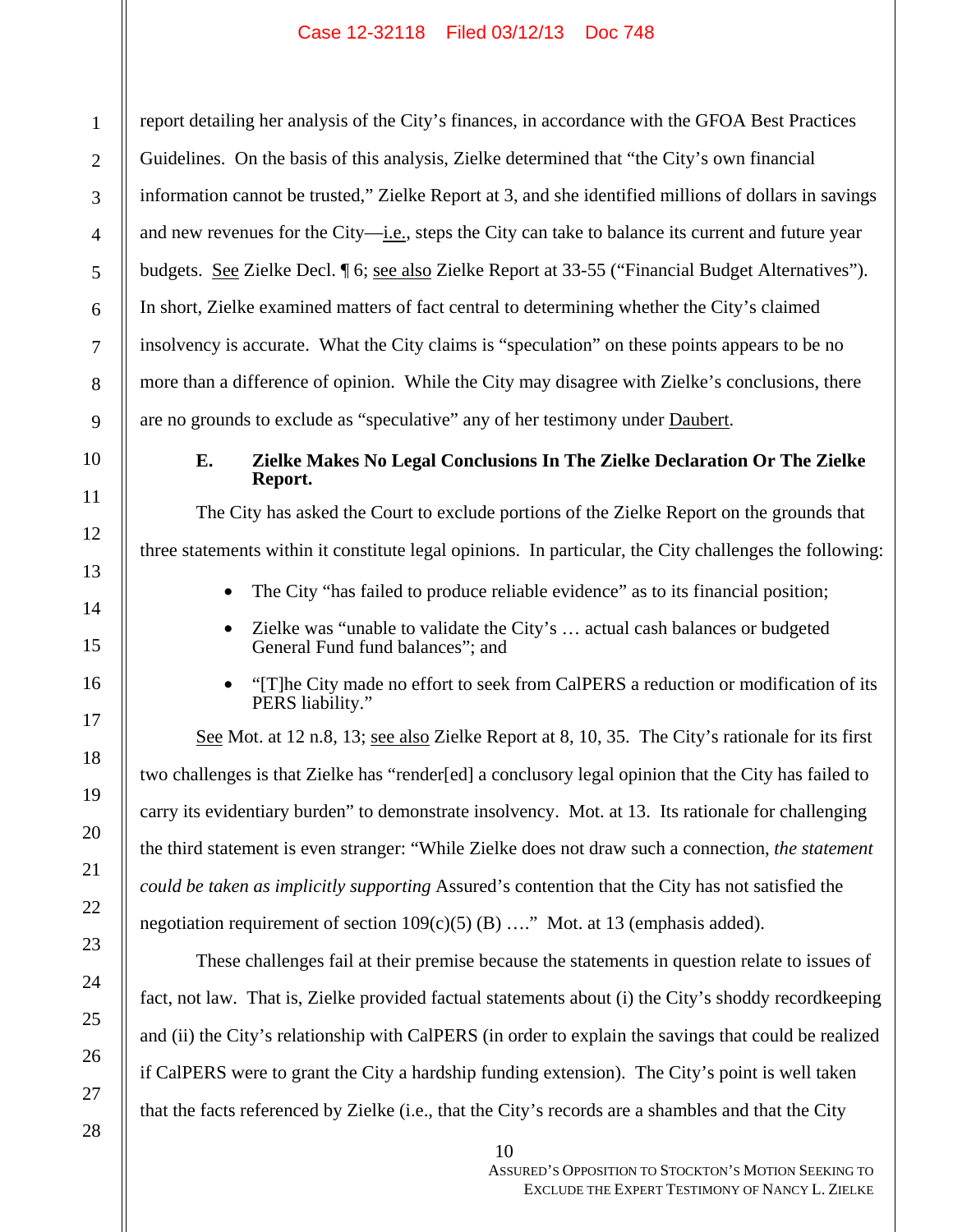made no effort to seek a reduction or modification of its PERS liability) may bear on whether the City is legally insolvent or has satisfied the negotiation requirement of  $\S 109(c)(5)$ . However, Zielke herself provided no legal opinion on any of those subjects. Cf. United States v. Blount, 502 F.3d 674, 680 (7th Cir. 2007) (distinguishing an expert's statement of a legal conclusion and an expert's provision of "concrete information against which to measure abstract legal concepts"). In addition, the Court is well positioned to make the legal judgments based on the opinions expressed by Zielke. In sum, the City's request to exclude expert testimony on this basis is groundless.

# **IV. CONCLUSION**

For the foregoing reasons, the City's Daubert Motion to exclude the expert testimony of Nancy L. Zielke should be denied.